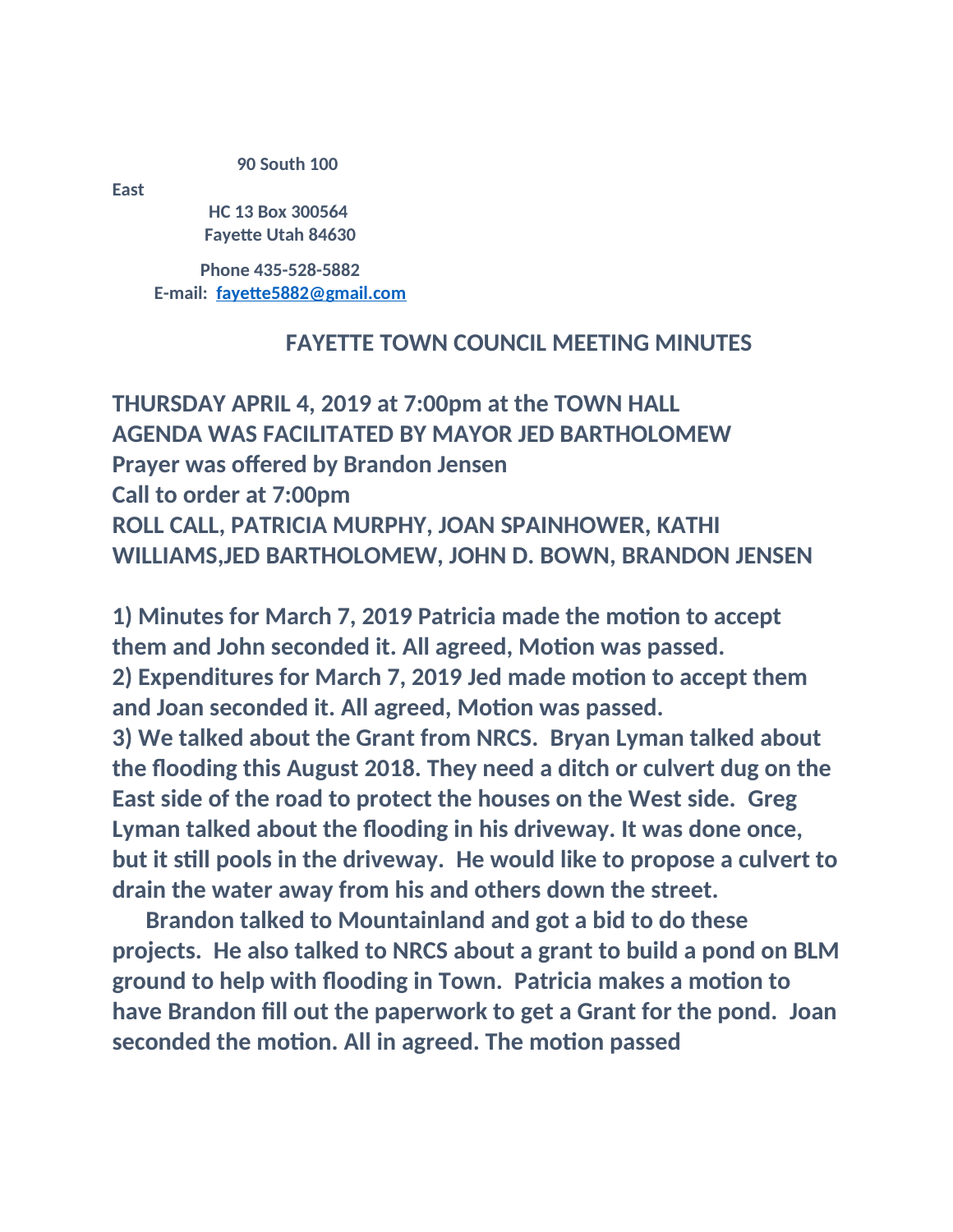**4) The extra Fencing has been asked for by the county and we talked about selling it to them. Brandon made a motion to sell the fencing to the county. Joan seconded it. All agreed. The Motion was passed. 5) The weeds need to be sprayed now and Joan mentioned Travis** 

**Goode to come cut the weeds. Patricia makes the motion to let Jed make the necessary decision. Joan seconded it. All agreed. The Motion passed**

**6) We need to have the park cleaned all summer. Should we just ask Jared to do the Park or hire someone else? We wanted to ask someone else. We will post it.**

**Brandon makes the Motion to ask for help with the cleaning of the Park, price negotiated. Joan seconded it. All agreed. The Motion passed.**

**7) We possibly could scan the checks into our system instead of traveling to the Bank all the time. Or we could do a website to have people pay through there. Patricia made the motion to check into the scanning and/or the website. Brandon seconded it. All agreed. The motion passed.**

**8) We, the Town, is in charge of the July 24th Celebration. Jed asked Mandy, his wife to please be the head of the committee. We need to find out what they have in the budget to spend. The Celebration will be held on Saturday,**

**July 27, 2019.**

**9) The ANTI-VIRUS on the Town computer has been causing problems for the Town Clerk. We need to purchase a new one and install it. John made the Motion to buy new Anti-virus program. Joan seconded it. Patricia Abstained. The Motion passed.**

**10) We need to do some painting in the building. Jed asked if he could buy paint.**

**The council agreed it would come out of the Capital Outlay fund. 11) Budget: We need to set a time to get the budget done. Joan will call and set up the CPA for a time he can meet with us.**